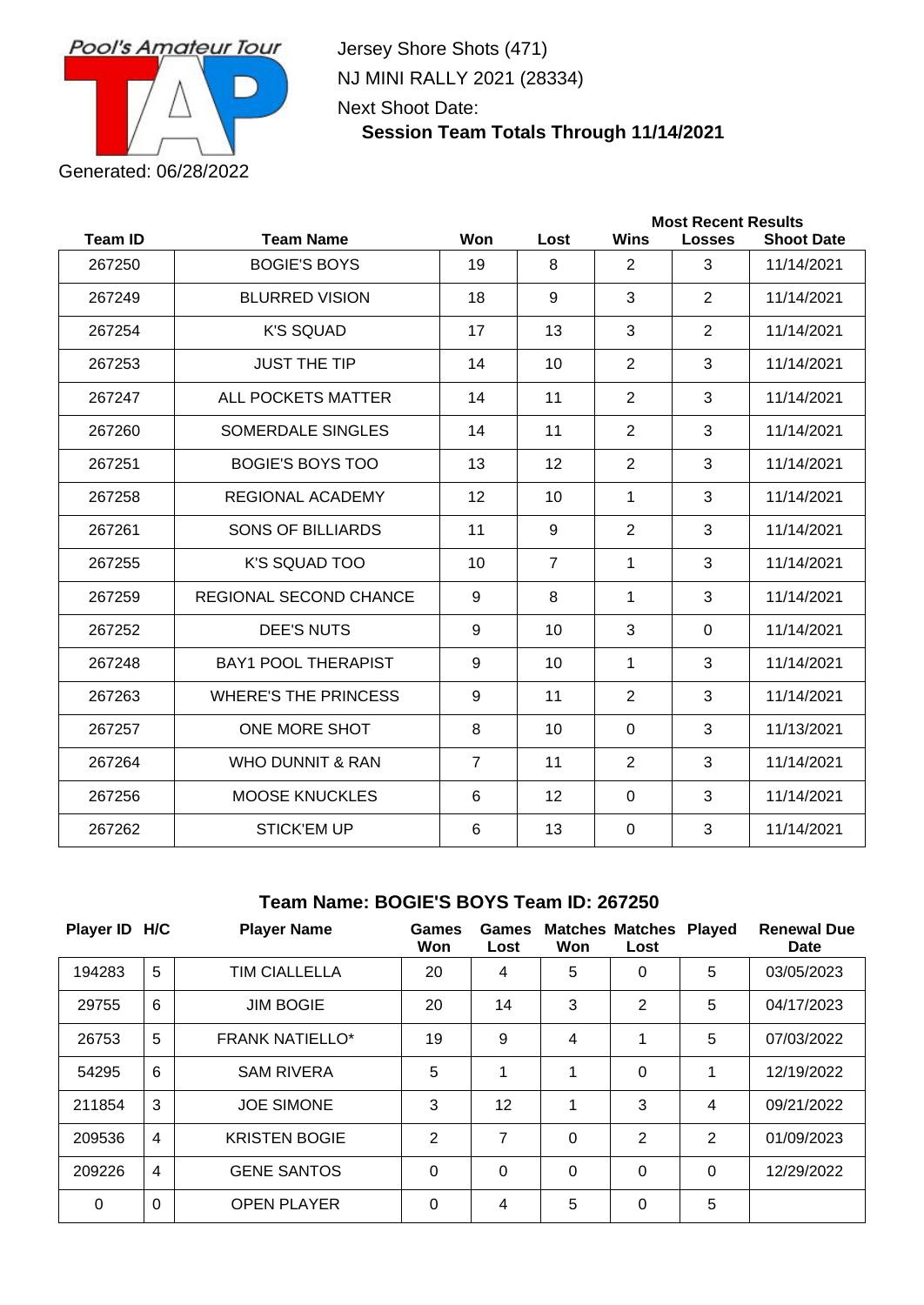| Player ID H/C |                | <b>Player Name</b>   | <b>Games</b><br>Won | <b>Games</b><br>Lost | Won      | <b>Matches Matches</b><br>Lost | <b>Played</b> | <b>Renewal Due</b><br>Date |
|---------------|----------------|----------------------|---------------------|----------------------|----------|--------------------------------|---------------|----------------------------|
| 32581         | 6              | <b>JOSEPH MAZZEO</b> | 18                  | 14                   | 3        | 2                              | 5             | 04/20/2023                 |
| 305728        | 5              | <b>RICK TEIXEIRA</b> | 14                  | 10                   | 3        | 1                              | 4             | 10/15/2022                 |
| 6708          | 6              | <b>ANTHONY BORG</b>  | 13                  | 5                    | 3        | 1                              | 4             | 04/01/2023                 |
| 16282         | 4              | DAVE MARKO           | 9                   | 4                    | 3        | $\Omega$                       | 3             | 12/31/2022                 |
| 239061        | $\overline{4}$ | <b>IRENE SNELL</b>   | 9                   | 12                   | 2        | 2                              | 4             | 12/31/2022                 |
| 231806        | 4              | <b>MIKE GRAF</b>     | 2                   | $\overline{4}$       | $\Omega$ | 1                              | 1             | 04/19/2023                 |
| 12294         | 4              | DAINA ROUSEY         | 1                   | 5                    | $\Omega$ | 1                              | 1             | 04/10/2023                 |
| 308086        | 4              | <b>THOMAS MORTON</b> | $\Omega$            | $\Omega$             | $\Omega$ | 0                              | $\Omega$      | 06/28/2022                 |
| $\Omega$      | $\Omega$       | <b>OPEN PLAYER</b>   | $\Omega$            | 4                    | 4        | 1                              | 5             |                            |

#### **Team Name: BLURRED VISION Team ID: 267249**

## **Team Name: K'S SQUAD Team ID: 267254**

| Player ID H/C |                | <b>Player Name</b>     | Games<br>Won   | Games<br>Lost | Won      | <b>Matches Matches Played</b><br>Lost |   | <b>Renewal Due</b><br>Date |
|---------------|----------------|------------------------|----------------|---------------|----------|---------------------------------------|---|----------------------------|
| 209075        | 5              | <b>DANIEL SANTOS</b>   | 23             | 6             | 6        | 0                                     | 6 | 12/31/2021                 |
| 239406        | 5              | <b>KEVIN SERODIO</b>   | 19             | 12            | 4        | 2                                     | 6 | 12/31/2022                 |
| 231872        | 6              | <b>RICARDO PEREIRA</b> | 13             | 17            | 2        | 2                                     | 4 | 09/01/2022                 |
| 221813        | 5              | <b>JAY BROOKINS</b>    | 11             | 13            | 1        | 3                                     | 4 | 02/13/2023                 |
| 285593        | $\overline{4}$ | RONNIE JACOME          | 9              | 12            | 2        | 3                                     | 5 | 09/12/2022                 |
| 217731        | 6              | <b>BRUNO BERNARDO</b>  | 3              | 9             | $\Omega$ | 2                                     | 2 | 04/10/2023                 |
| 307784        | 3              | <b>KEVIN ASIAIN</b>    | $\overline{2}$ | 4             | 1        | 1                                     | 2 | 06/07/2022                 |
| $\Omega$      | $\Omega$       | <b>OPEN PLAYER</b>     | $\Omega$       | $\Omega$      | 1        | 0                                     | 1 |                            |

## **Team Name: JUST THE TIP Team ID: 267253**

| Player ID H/C |                | <b>Player Name</b>   | Games<br>Won   | Games<br>Lost  | Won            | <b>Matches Matches Played</b><br>Lost |                | <b>Renewal Due</b><br>Date |
|---------------|----------------|----------------------|----------------|----------------|----------------|---------------------------------------|----------------|----------------------------|
| 6708          | 6              | <b>ANTHONY BORG</b>  | 20             | 9              | 4              | 0                                     | 4              | 04/01/2023                 |
| 32581         | 6              | <b>JOSEPH MAZZEO</b> | 16             | 15             | $\overline{2}$ | 2                                     | 4              | 04/20/2023                 |
| 12294         | $\overline{4}$ | DAINA ROUSEY         | $\overline{7}$ | 11             | 1              | 3                                     | $\overline{4}$ | 04/10/2023                 |
| 305728        | 5              | <b>RICK TEIXEIRA</b> | 7              | 12             | 1              | $\overline{2}$                        | 3              | 10/15/2022                 |
| 16282         | $\overline{4}$ | <b>DAVE MARKO</b>    | 6              | $\overline{2}$ | $\overline{2}$ | 0                                     | 2              | 12/31/2022                 |
| 231806        | $\overline{4}$ | <b>MIKE GRAF</b>     | 6              | 5              | $\overline{2}$ | 1                                     | 3              | 04/19/2023                 |
| 239061        | $\overline{4}$ | <b>IRENE SNELL</b>   | 3              | 3              | 1              | $\Omega$                              | 1              | 12/31/2022                 |
| $\Omega$      | $\Omega$       | <b>OPEN PLAYER</b>   | $\Omega$       | 0              | 1              | $\overline{2}$                        | 3              |                            |
| 308086        | $\overline{4}$ | <b>THOMAS MORTON</b> | $\Omega$       | 0              | 0              | 0                                     | $\Omega$       | 06/28/2022                 |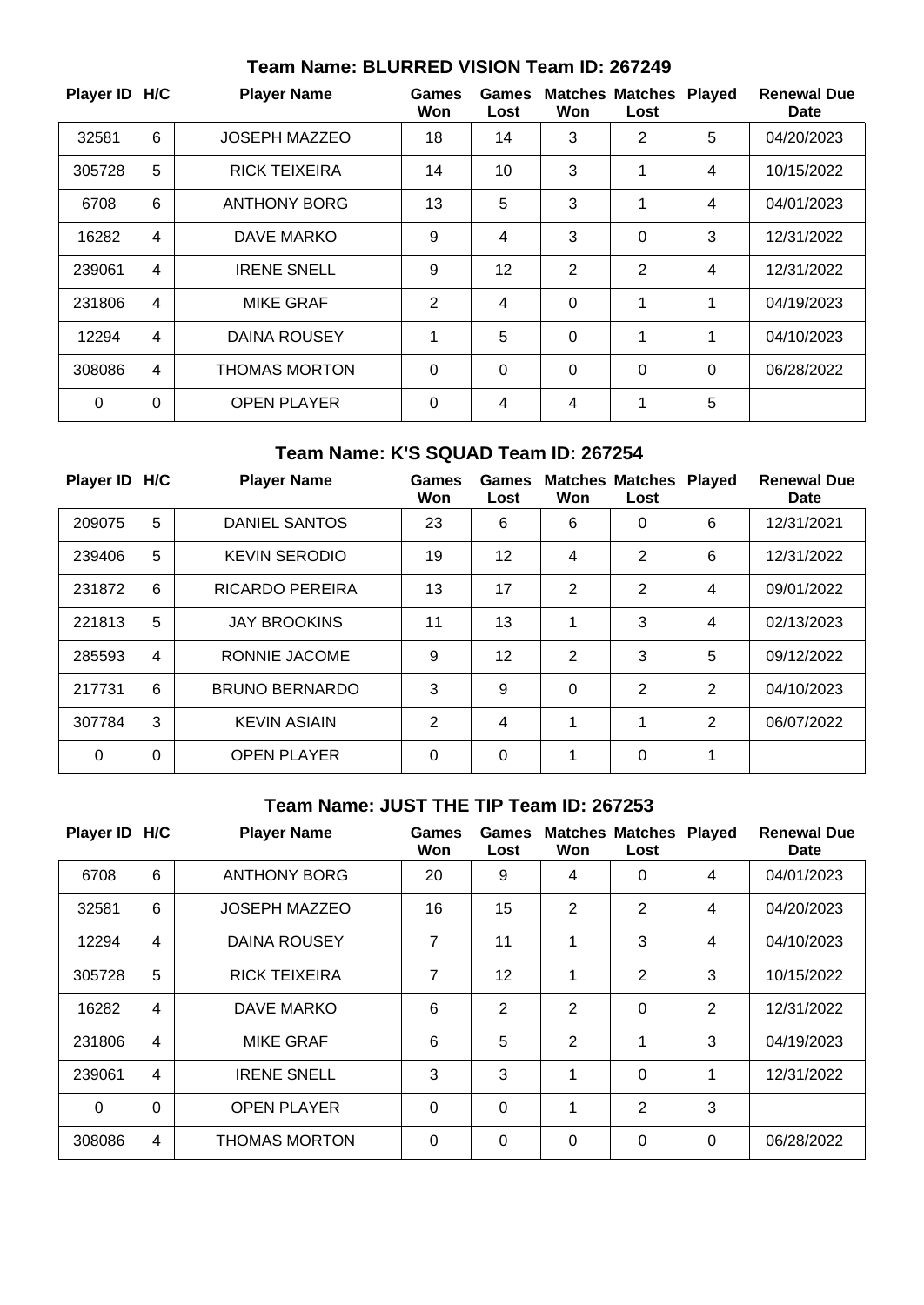| Player ID H/C |                | <b>Player Name</b>     | Games<br>Won | Games<br>Lost | Won            | <b>Matches Matches Played</b><br>Lost |   | <b>Renewal Due</b><br>Date |
|---------------|----------------|------------------------|--------------|---------------|----------------|---------------------------------------|---|----------------------------|
| 303416        | $\overline{4}$ | <b>JIGNA MILLELIRI</b> | 13           | 9             | 4              | 1                                     | 5 | 04/08/2023                 |
| 62355         | $\overline{7}$ | <b>JUSTIN PELECH</b>   | 11           | 11            | $\overline{2}$ | 2                                     | 4 | 04/05/2023                 |
| 293379        | 6              | DOMINGOS RODRIGUES     | 11           | 14            | $\Omega$       | 3                                     | 3 | 09/15/2022                 |
| 18992         | 4              | RON JACOME             | 8            | 6             | $\overline{2}$ | 1                                     | 3 | 04/16/2023                 |
| 296951        | $\overline{4}$ | <b>ISABEL PEREZ</b>    | 5            | 5             | 1              | 1                                     | 2 | 04/04/2023                 |
| 213557        | 5              | <b>JOE PRESSEY</b>     | 4            | 1             | 1              | 0                                     | 1 | 01/03/2023                 |
| 303411        | $\overline{4}$ | <b>GEE MEDINA</b>      | 3            | 6             | 1              | 1                                     | 2 | 04/08/2023                 |
| 287850        | 4              | <b>CHRISTINE LYONS</b> | 1            | 3             | $\Omega$       | 1                                     | 1 | 12/19/2022                 |
| 0             | $\Omega$       | <b>OPEN PLAYER</b>     | 0            | 4             | 3              | 1                                     | 4 |                            |

# **Team Name: ALL POCKETS MATTER Team ID: 267247**

### **Team Name: SOMERDALE SINGLES Team ID: 267260**

| Player ID H/C |                | <b>Player Name</b>       | Games<br>Won | Games<br>Lost | Won            | <b>Matches Matches</b><br>Lost | <b>Played</b>  | <b>Renewal Due</b><br><b>Date</b> |
|---------------|----------------|--------------------------|--------------|---------------|----------------|--------------------------------|----------------|-----------------------------------|
| 286690        | 5              | <b>JOE BARNEY</b>        | 14           | 10            | 3              | 1                              | 4              | 05/07/2023                        |
| 238579        | 6              | <b>JOHN HERRMANN</b>     | 14           | 19            | 2              | 3                              | 5              | 02/17/2023                        |
| 16320         | 5              | PETE MAZER               | 11           | 7             | $\overline{2}$ | 1                              | 3              | 10/08/2022                        |
| 206368        | 5              | <b>RON DOLENTE</b>       | 9            | 5             | 2              | 1                              | 3              | 02/17/2023                        |
| 300746        | 4              | <b>MARTY FITZPATRICK</b> | 9            | 5             | 3              | 1                              | $\overline{4}$ | 10/13/2022                        |
| 286691        | 5              | <b>DON JOHNSON</b>       | 3            | 3             | $\overline{0}$ | 1                              | 1              | 02/17/2023                        |
| 244596        | $\overline{4}$ | DANA ARMSTRONG           | 3            | 4             | 1              | 1                              | 2              | 10/11/2022                        |
| 294997        | 5              | <b>DAVE NICKODEMOS</b>   | 1            | 5             | $\Omega$       | 1                              | 1              | 02/16/2023                        |
| 0             | 0              | <b>OPEN PLAYER</b>       | $\Omega$     |               | 1              | 1                              | $\overline{2}$ |                                   |

### **Team Name: BOGIE'S BOYS TOO Team ID: 267251**

| Player ID H/C |                | <b>Player Name</b>     | <b>Games</b><br>Won | <b>Games</b><br>Lost | Won            | <b>Matches Matches</b><br>Lost | <b>Played</b> | <b>Renewal Due</b><br><b>Date</b> |
|---------------|----------------|------------------------|---------------------|----------------------|----------------|--------------------------------|---------------|-----------------------------------|
| 194283        | 5              | <b>TIM CIALLELLA</b>   | 17                  | 15                   | 3              | 2                              | 5             | 03/05/2023                        |
| 200705        | 5              | <b>DANNY ALICEA</b>    | 13                  | 11                   | 3              | 1                              | 4             | 04/20/2023                        |
| 54295         | 6              | <b>SAM RIVERA</b>      | 10                  | 4                    | 2              | 0                              | 2             | 12/19/2022                        |
| 26753         | 5              | <b>FRANK NATIELLO*</b> | 8                   | 5                    | $\overline{2}$ | 1                              | 3             | 07/03/2022                        |
| 209226        | 4              | <b>GENE SANTOS</b>     | 6                   | 5                    | 2              | 1                              | 3             | 12/29/2022                        |
| 29755         | 6              | <b>JIM BOGIE</b>       | 3                   | 5                    | $\mathbf 0$    | 1                              | 1             | 04/17/2023                        |
| 209536        | $\overline{4}$ | <b>KRISTEN BOGIE</b>   | 2                   | 3                    | $\Omega$       | 1                              | 1             | 01/09/2023                        |
| $\Omega$      | $\mathbf 0$    | <b>OPEN PLAYER</b>     | $\mathbf 0$         | 1                    | 1              | 4                              | 5             |                                   |
| 211854        | 3              | <b>JOE SIMONE</b>      | $\Omega$            | $\overline{2}$       | $\Omega$       | 1                              | 1             | 09/21/2022                        |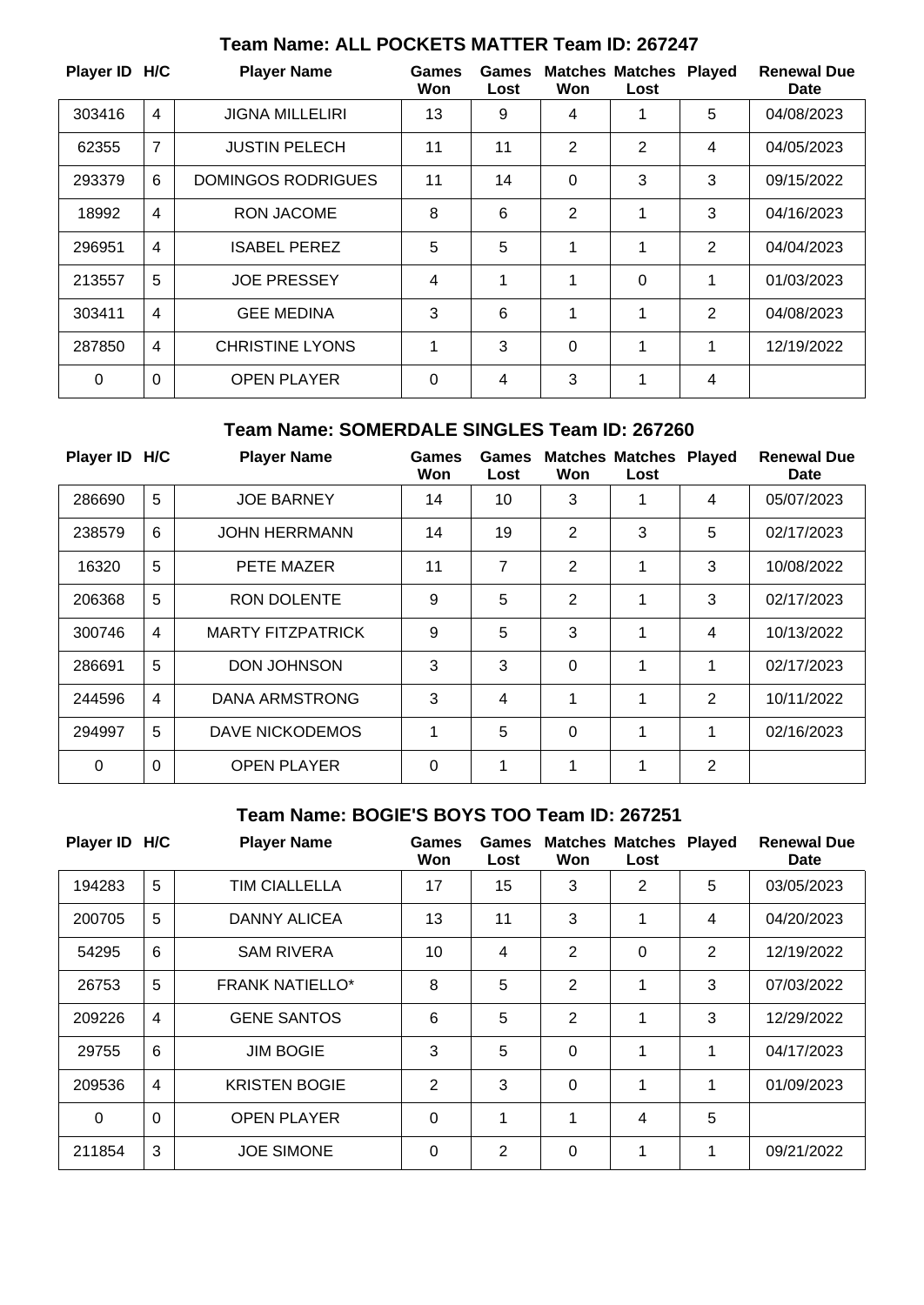| Player ID H/C |                | <b>Player Name</b>  | Games<br>Won   | Games<br>Lost | Won            | <b>Matches Matches Played</b><br>Lost |                | <b>Renewal Due</b><br>Date |
|---------------|----------------|---------------------|----------------|---------------|----------------|---------------------------------------|----------------|----------------------------|
| 35149         | 5              | <b>KEVIN KELLEY</b> | 12             | 5             | 3              | 0                                     | 3              | 12/16/2022                 |
| 235629        | 6              | <b>NICK QUAGLIA</b> | 12             | 15            | 1              | 3                                     | 4              | 04/25/2023                 |
| 35282         | 5              | RICARDO CARDOSO     | 11             | 1             | 3              | 0                                     | 3              | 11/02/2022                 |
| 35278         | $\overline{4}$ | <b>JOHN MACIEL</b>  | 8              | 8             | $\overline{2}$ | 2                                     | $\overline{4}$ | 10/03/2022                 |
| 297351        | $\overline{4}$ | TONI DESOUSA        | 6              | 9             | 1              | $\overline{2}$                        | 3              | 04/19/2023                 |
| 35283         | 6              | <b>TONY NETO</b>    | 5              | 3             | 1              | 0                                     | 1              | 12/19/2022                 |
| 211769        | 5              | ANEIL SOMWARU       | 4              | 4             | 1              | $\mathbf 1$                           | 2              | 01/08/2023                 |
| 231873        | 6              | <b>JAMES SALAS</b>  | $\overline{2}$ | 3             | $\mathbf 0$    | 1                                     | 1              | 02/02/2023                 |
| $\Omega$      | $\mathbf 0$    | <b>OPEN PLAYER</b>  | $\Omega$       | $\Omega$      | $\Omega$       | 1                                     | 1              |                            |

## **Team Name: REGIONAL ACADEMY Team ID: 267258**

### **Team Name: SONS OF BILLIARDS Team ID: 267261**

| Player ID H/C |                | <b>Player Name</b>     | <b>Games</b><br>Won | Games<br>Lost | Won      | <b>Matches Matches</b><br>Lost | <b>Played</b>  | <b>Renewal Due</b><br>Date |
|---------------|----------------|------------------------|---------------------|---------------|----------|--------------------------------|----------------|----------------------------|
| 239685        | 5              | <b>DALE REESE</b>      | 14                  | 8             | 3        | 1                              | 4              | 03/11/2023                 |
| 213476        | 6              | <b>RACHEL LANG</b>     | 13                  | 10            | 1        | 2                              | 3              | 12/31/2022                 |
| 213474        | 5              | <b>MICHAEL TRITTO</b>  | 8                   | 6             | 2        | 1                              | 3              | 12/31/2023                 |
| 213560        | $\overline{7}$ | <b>JOHN SHATTELL</b>   | 5                   | 3             | 1        | 0                              | 1              | 04/01/2023                 |
| 233216        | $\overline{4}$ | CONNIE ANTTILA         | 4                   | 7             | 1        | 2                              | 3              | 12/31/2022                 |
| 229823        | 4              | <b>JAYME GAULIN</b>    | 3                   | 0             | 1        | 0                              | 1              | 04/14/2023                 |
| $\Omega$      | $\Omega$       | <b>OPEN PLAYER</b>     | 1                   | 0             | 2        | 2                              | $\overline{4}$ |                            |
| 307484        | 2              | <b>DEBRA REESE</b>     | 1                   | 3             | $\Omega$ | 1                              | 1              | 05/11/2023                 |
| 215756        | 5              | <b>MICHAEL HILLAND</b> | $\Omega$            | 0             | $\Omega$ | 0                              | $\Omega$       | 03/11/2023                 |

## **Team Name: K'S SQUAD TOO Team ID: 267255**

| Player ID H/C |                | <b>Player Name</b>    | Games<br>Won | Games<br>Lost | Won      | <b>Matches Matches</b><br>Lost | <b>Played</b>  | <b>Renewal Due</b><br><b>Date</b> |
|---------------|----------------|-----------------------|--------------|---------------|----------|--------------------------------|----------------|-----------------------------------|
| 217731        | 6              | <b>BRUNO BERNARDO</b> | 11           | 13            | 1        | 2                              | 3              | 04/10/2023                        |
| 239406        | 5              | <b>KEVIN SERODIO</b>  | 8            | 1             | 2        | $\Omega$                       | $\overline{2}$ | 12/31/2022                        |
| 221813        | 5              | <b>JAY BROOKINS</b>   | 5            | 6             | 1        | 1                              | 2              | 02/13/2023                        |
| 231872        | 6              | RICARDO PEREIRA       | 4            | 4             | $\Omega$ | 1                              | 1              | 09/01/2022                        |
| 209075        | 5              | <b>DANIEL SANTOS</b>  | 4            | 5             | 1        | 1                              | 2              | 12/31/2021                        |
| 285593        | $\overline{4}$ | RONNIE JACOME         | 4            | 5             | 1        | 1                              | 2              | 09/12/2022                        |
| 307784        | 3              | <b>KEVIN ASIAIN</b>   | $\Omega$     | 3             | $\Omega$ | 1                              | 1              | 06/07/2022                        |
| 0             | $\mathbf 0$    | <b>OPEN PLAYER</b>    | $\Omega$     | 4             | 4        | $\Omega$                       | 4              |                                   |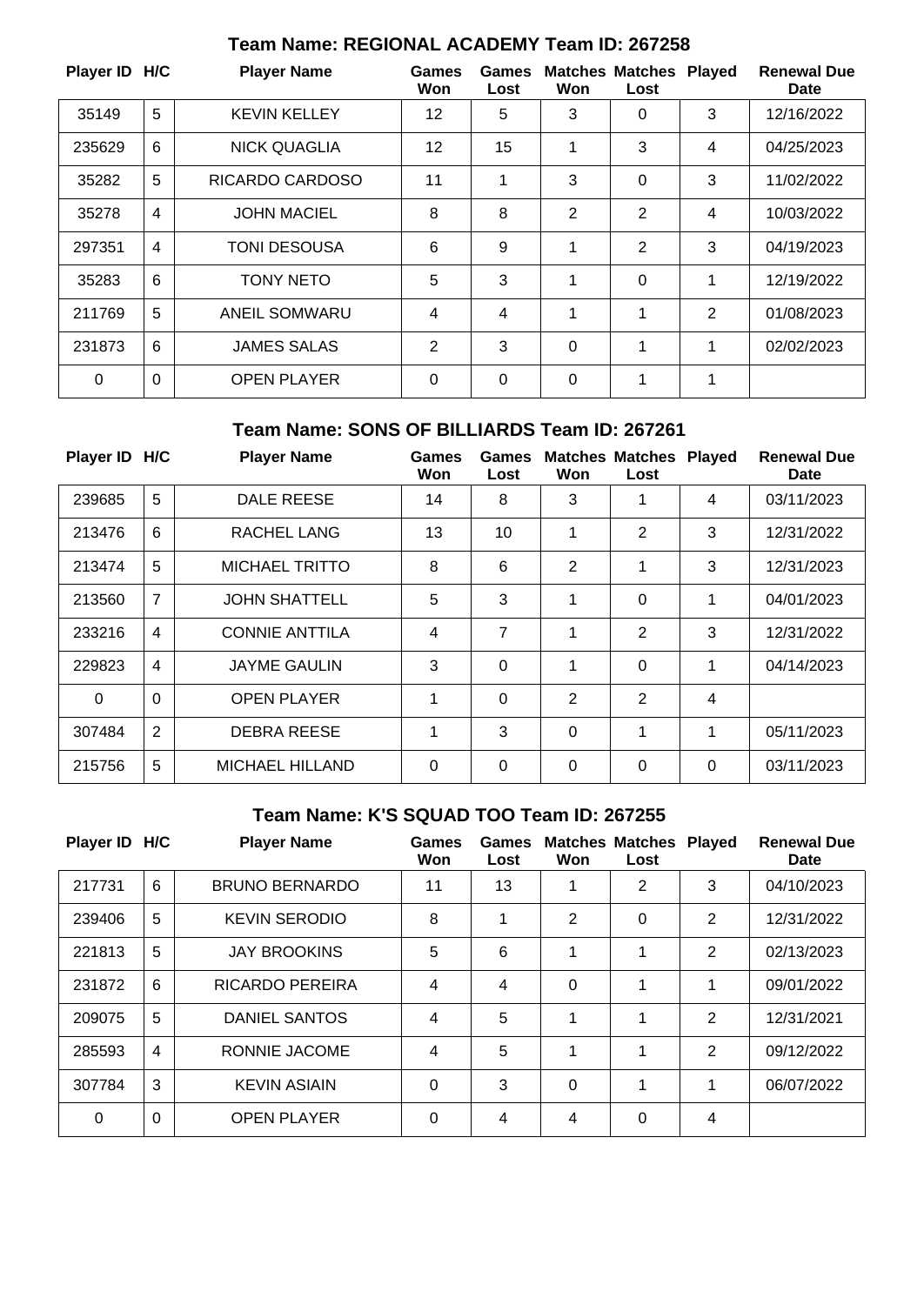| Player ID H/C |                | <b>Player Name</b>  | Games<br>Won   | Games<br>Lost  | Won            | <b>Matches Matches</b><br>Lost | <b>Played</b>  | <b>Renewal Due</b><br>Date |
|---------------|----------------|---------------------|----------------|----------------|----------------|--------------------------------|----------------|----------------------------|
| 35282         | 5              | RICARDO CARDOSO     | 7              | 6              | 1              | 1                              | 2              | 11/02/2022                 |
| 35278         | 4              | <b>JOHN MACIEL</b>  | 6              | 1              | $\overline{2}$ | 0                              | $\overline{2}$ | 10/03/2022                 |
| 231873        | 6              | JAMES SALAS         | 6              | 6              | 1              | 1                              | 2              | 02/02/2023                 |
| 35283         | $6\phantom{1}$ | <b>TONY NETO</b>    | 6              | 7              | 1              | 1                              | 2              | 12/19/2022                 |
| 211769        | 5              | ANEIL SOMWARU       | 3              | 13             | $\overline{0}$ | 3                              | 3              | 01/08/2023                 |
| 297351        | $\overline{4}$ | <b>TONI DESOUSA</b> | $\overline{2}$ | 6              | $\Omega$       | 2                              | 2              | 04/19/2023                 |
| 35149         | 5              | <b>KEVIN KELLEY</b> | $\Omega$       | $\Omega$       | $\Omega$       | $\Omega$                       | $\Omega$       | 12/16/2022                 |
| 235629        | 6              | <b>NICK QUAGLIA</b> | $\Omega$       | $\overline{0}$ | $\overline{0}$ | $\Omega$                       | $\Omega$       | 04/25/2023                 |
| $\Omega$      | $\overline{0}$ | <b>OPEN PLAYER</b>  | $\Omega$       | 4              | 4              | 0                              | 4              |                            |

# **Team Name: REGIONAL SECOND CHANCE Team ID: 267259**

#### **Team Name: DEE'S NUTS Team ID: 267252**

| <b>Player ID</b> | H/C            | <b>Player Name</b>              | Games<br>Won   | Games<br>Lost  | Won            | <b>Matches Matches</b><br>Lost | <b>Played</b>  | <b>Renewal Due</b><br><b>Date</b> |
|------------------|----------------|---------------------------------|----------------|----------------|----------------|--------------------------------|----------------|-----------------------------------|
| 200705           | 5              | DANNY ALICEA                    | 10             | 10             | $\overline{2}$ | 1                              | 3              | 04/20/2023                        |
| 303416           | $\overline{4}$ | <b>JIGNA MILLELIRI</b>          | $\overline{7}$ | 12             | 1              | 3                              | 4              | 04/08/2023                        |
| 303411           | $\overline{4}$ | <b>GEE MEDINA</b>               | 6              | 4              | $\overline{2}$ | $\Omega$                       | $\overline{2}$ | 04/08/2023                        |
| 290102           | $\overline{7}$ | <b>RICKY COOPER</b>             | 5              | 3              | 1              | $\Omega$                       | 1              | 04/16/2023                        |
| 302371           | $\overline{4}$ | <b>GEORGE HARMIS</b>            | 4              | 3              | 1              | 1                              | $\overline{2}$ | 01/11/2023                        |
| 288255           | 5              | <b>ROB "THE SNIPER" CIPOLLA</b> | 2              | 4              | $\Omega$       | 1                              | 1              | 12/29/2022                        |
| 287850           | $\overline{4}$ | <b>CHRISTINE LYONS</b>          | 1              | 8              | $\Omega$       | 2                              | $\overline{2}$ | 12/19/2022                        |
| $\Omega$         | $\Omega$       | <b>OPEN PLAYER</b>              | $\Omega$       | $\overline{0}$ | 2              | 1                              | 3              |                                   |
| 35148            | $\overline{4}$ | <b>DENISE JACOME</b>            | $\Omega$       | 4              | $\Omega$       | 1                              | 1              | 12/20/2022                        |

## **Team Name: BAY1 POOL THERAPIST Team ID: 267248**

| <b>Player ID</b> | H/C            | <b>Player Name</b>       | Games<br>Won | Games<br>Lost | Won            | <b>Matches Matches</b><br>Lost | <b>Played</b>  | <b>Renewal Due</b><br><b>Date</b> |
|------------------|----------------|--------------------------|--------------|---------------|----------------|--------------------------------|----------------|-----------------------------------|
| 308001           | 5              | <b>PAT MURPHY</b>        | 12           | 9             | $\overline{2}$ | 2                              | 4              | 06/21/2023                        |
| 307849           | $\overline{4}$ | <b>JOSEPH RUBINO</b>     | 11           | 8             | 3              | 1                              | 4              | 06/10/2023                        |
| 307896           | $\overline{4}$ | <b>DOMINICK CHRISTIE</b> | 9            | 3             | 3              | 1                              | 4              | 06/14/2023                        |
| 307741           | 6              | <b>MARK ALICEA</b>       | 9            | 7             | 4              | 1                              | $\overline{2}$ | 06/03/2022                        |
| 307857           | 5              | OSCAR COLON              | 7            | 17            | $\Omega$       | $\overline{4}$                 | 4              | 06/10/2023                        |
| $\Omega$         | $\Omega$       | <b>OPEN PLAYER</b>       | $\Omega$     | $\Omega$      | 0              | 1                              | 1              |                                   |
| 308005           | 5              | <b>JOE TUZZO</b>         | $\Omega$     | $\Omega$      | 0              | $\Omega$                       | 0              | 06/21/2022                        |
| 307982           | $\overline{4}$ | <b>CRISTIAN PORRAS</b>   | $\Omega$     | $\Omega$      | 0              | $\Omega$                       | 0              | 06/19/2022                        |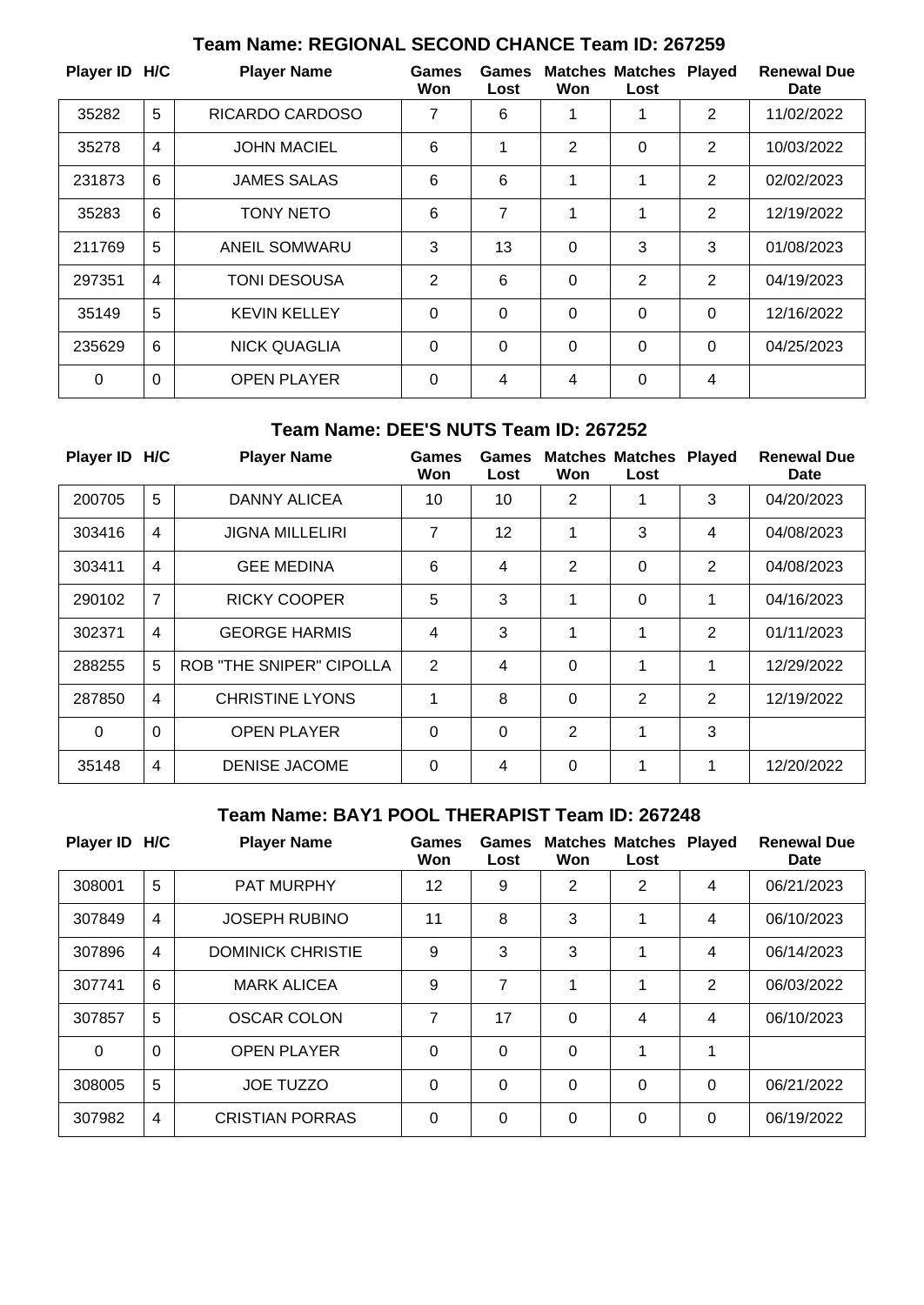| Player ID H/C |                | <b>Player Name</b>    | <b>Games</b><br>Won | Games<br>Lost | Won            | <b>Matches Matches</b><br>Lost | <b>Played</b> | <b>Renewal Due</b><br>Date |
|---------------|----------------|-----------------------|---------------------|---------------|----------------|--------------------------------|---------------|----------------------------|
| 62355         | $\overline{7}$ | <b>JUSTIN PELECH</b>  | 8                   | 8             | 1              | 1                              | 2             | 04/05/2023                 |
| 213557        | 5              | <b>JOE PRESSEY</b>    | 8                   | 12            | 1              | 3                              | 4             | 01/03/2023                 |
| 296951        | $\overline{4}$ | <b>ISABEL PEREZ</b>   | $\overline{7}$      | 9             | $\overline{2}$ | $\overline{2}$                 | 4             | 04/04/2023                 |
| 222463        | 5              | ED HUTH               | 7                   | 11            | 1              | $\overline{2}$                 | 3             | 12/20/2022                 |
| 32464         | 6              | <b>PAUL CALIGUARI</b> | 5                   | 1             | 1              | $\mathbf 0$                    | 1             | 12/16/2022                 |
| 234144        | 6              | <b>GREGORY MEEHAN</b> | 5                   | 3             | 1              | $\mathbf 0$                    | 1             | 04/07/2023                 |
| 18992         | $\overline{4}$ | RON JACOME            | 3                   | 1             | 1              | $\Omega$                       | 1             | 04/16/2023                 |
| 244060        | 5              | <b>MARK CANNY</b>     | 3                   | 13            | $\overline{0}$ | 3                              | 3             | 09/13/2022                 |
| $\Omega$      | $\mathbf 0$    | <b>OPEN PLAYER</b>    | 1                   | $\Omega$      | 1              | $\Omega$                       | 1             |                            |

# **Team Name: WHERE'S THE PRINCESS Team ID: 267263**

#### **Team Name: ONE MORE SHOT Team ID: 267257**

| Player ID H/C |                | <b>Player Name</b>           | Games<br>Won   | Games<br>Lost | Won            | <b>Matches Matches</b><br>Lost | <b>Played</b> | <b>Renewal Due</b><br>Date |
|---------------|----------------|------------------------------|----------------|---------------|----------------|--------------------------------|---------------|----------------------------|
| 293238        | 6              | <b>JAY MAYER</b>             | 10             | 5             | $\overline{2}$ | 0                              | 2             | 09/09/2022                 |
| 289093        | 5              | <b>WAYNE 'MOOSE' PLASTER</b> | 10             | 14            | 1              | 3                              | 4             | 02/14/2023                 |
| 305604        | $\overline{4}$ | <b>SHANNON SIEVERS</b>       | 9              | 6             | 2              | $\overline{2}$                 | 4             | 09/30/2022                 |
| 222463        | 5              | ED HUTH                      | $\overline{7}$ | 6             | 1              | 1                              | 2             | 12/20/2022                 |
| 32464         | 6              | <b>PAUL CALIGUARI</b>        | 6              | 5             | 1              | 1                              | 2             | 12/16/2022                 |
| 294759        | 3              | <b>DANNY ROGERS</b>          | 3              | 1             | 1              | 0                              | 1             | 12/03/2022                 |
| 297126        | $\overline{4}$ | <b>JON PACE</b>              | 2              | 3             | $\Omega$       | 1                              | 1             | 04/08/2023                 |
| 211575        | $\overline{4}$ | <b>MICHAEL PERRY</b>         | 1              | 4             | 0              | 1                              | 1             | 04/21/2023                 |
| $\mathbf 0$   | $\overline{0}$ | <b>OPEN PLAYER</b>           | $\Omega$       |               | 0              | 1                              | 1             |                            |

## **Team Name: WHO DUNNIT & RAN Team ID: 267264**

| <b>Player ID</b> | H/C            | <b>Player Name</b>      | Games<br>Won | Games<br>Lost | Won | <b>Matches Matches Played</b><br>Lost |                | <b>Renewal Due</b><br>Date |
|------------------|----------------|-------------------------|--------------|---------------|-----|---------------------------------------|----------------|----------------------------|
| 26752            | 5              | <b>CHARLIE YANNELLI</b> | 10           | 12            |     | $\overline{2}$                        | 3              | 09/09/2022                 |
| 290454           | 5              | <b>ED MICKLA</b>        | 5            | 6             |     | 1                                     | 2              | 04/26/2023                 |
| 16911            | 5              | DAVE LAGUARDIA          | 5            | 7             |     | 4                                     | 2              | 02/20/2023                 |
| 208643           | 5              | <b>TIM MURPHY</b>       | 4            | 8             | 0   | $\overline{2}$                        | $\overline{2}$ | 09/22/2022                 |
| 297203           | 5              | <b>JOSEPH PANICCI</b>   | 3            | 4             | 0   | 4                                     | 1              | 04/11/2023                 |
| $\Omega$         | $\mathbf 0$    | <b>OPEN PLAYER</b>      | 0            | 4             | 4   | 3                                     | 7              |                            |
| 306268           | $\overline{4}$ | <b>JOE LIEBERMAN</b>    | 0            | 4             | 0   | 4                                     | 1              | 01/08/2023                 |